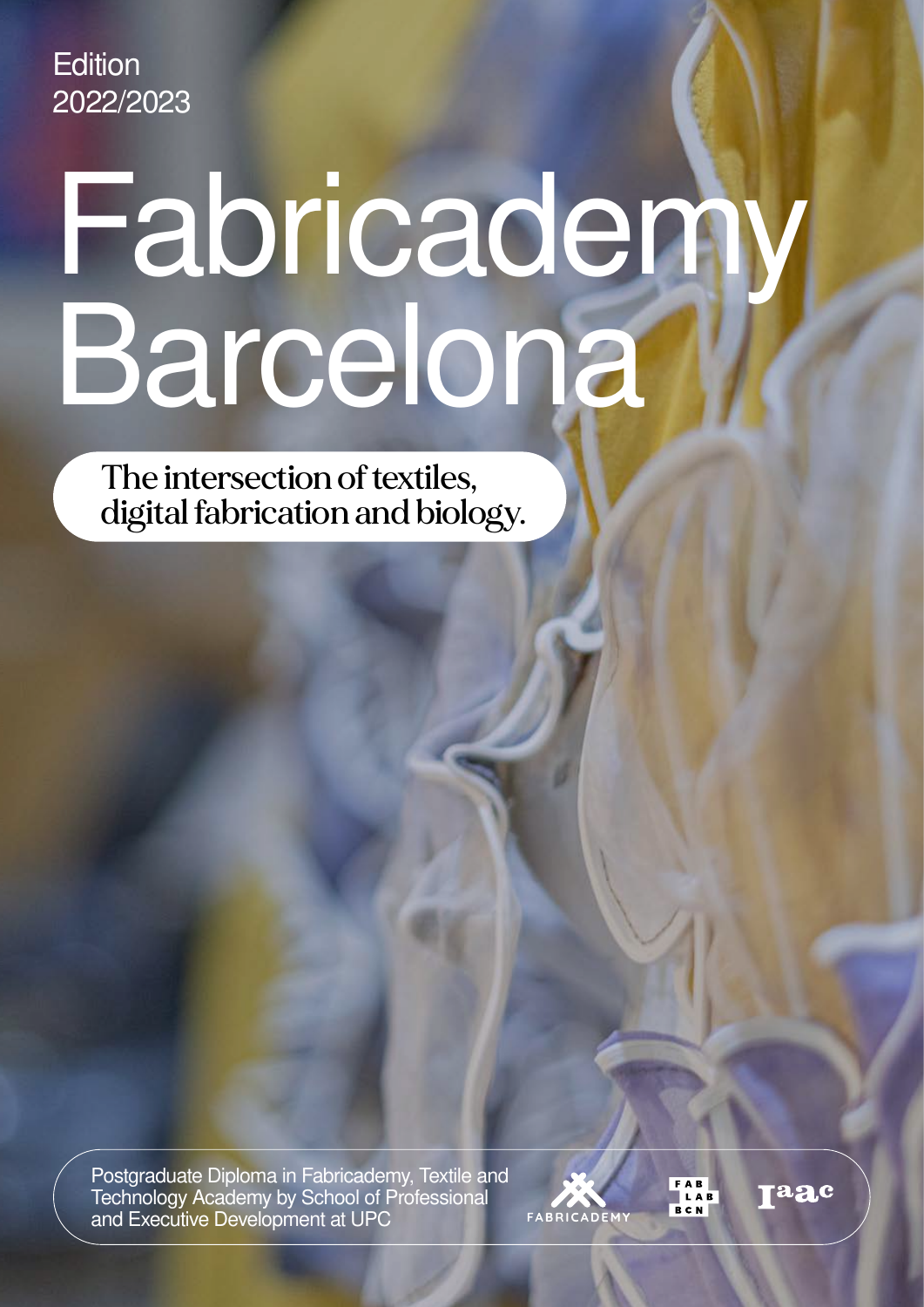### Fabricademy is a program at the intersection of digital fabrication, (textiles) and biology.

It explores the interrelation of human-technologyenvironment through the notions of embodiment, materiality, ecodesign, biodesign, performance, smart textiles, and digital fabrication.

Our mission is to (re) shape and (re)define the implications and applications of technology in the textile and clothing industry, from the fashion sector to the upcoming wearable market.



Postgraduate Diploma in Fabricademy, Textile and Technology Academy by School of Professional and Executive Development at the Polytechnic University of Catalonia – European Higher Education Area (EHEA)

#### Fabricademy Long

Postgraduate diploma + Textile Tech Incubator Program Course Length 6 months – September 2021 to March 2022 (Full Time)

**Credits** 45 ECTS

Tuition Fee 8.800\$

No.

Course Length **Credits** 6 months  $+3$  months. September 2022 to June 2023 (Full Time) 45 ECTS

Tuition Fee 14,300\$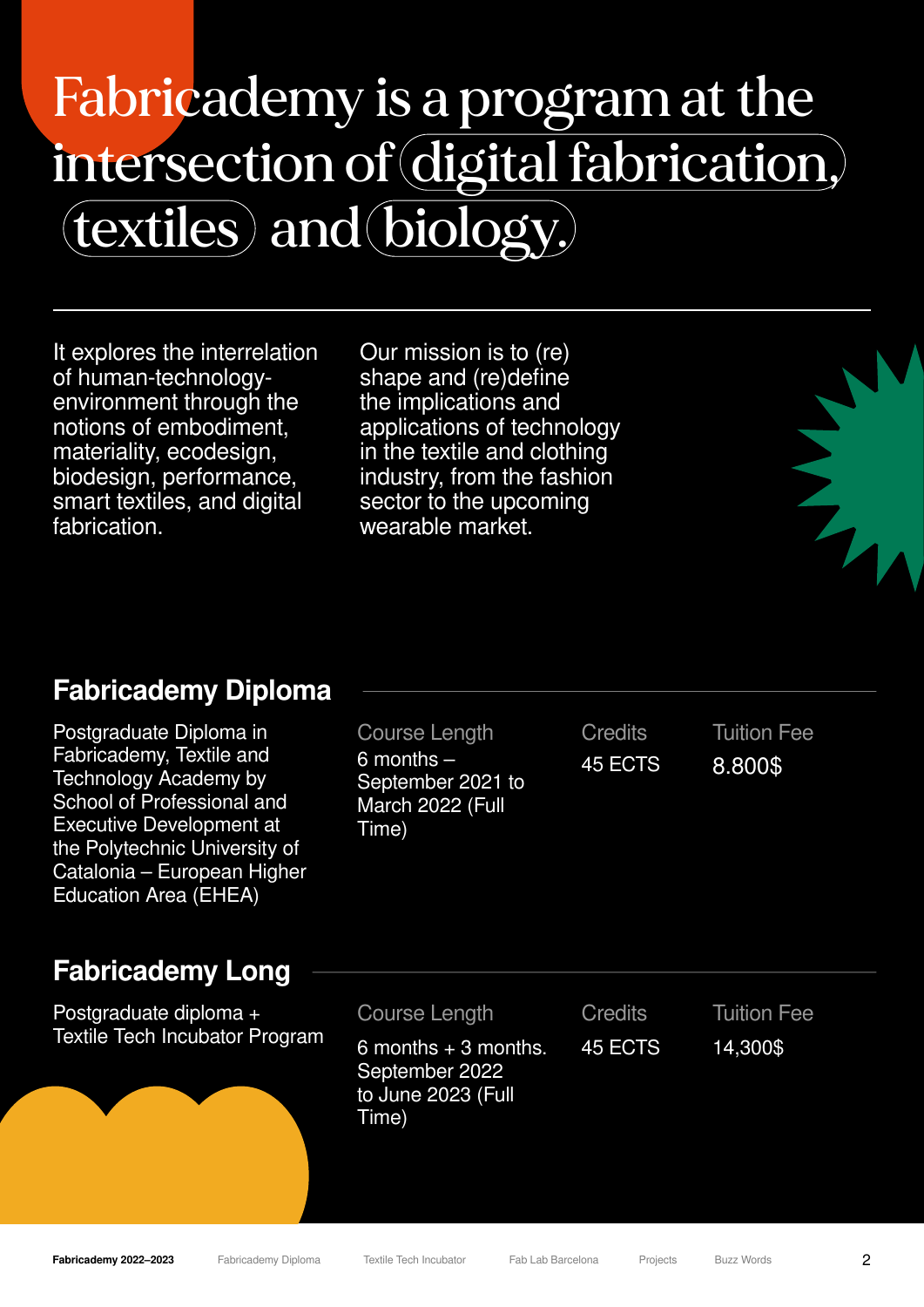### Change how you think, not just what you wear

Fabricademy at Fab Lab Barcelona equips students with the skills and knowledge to become key players in an emerging sustainable future of textiles. The program and educational environment encourage students to rethink industrial processes regarding textile production and design.

Merging tradition and advanced technologies, students learn a range of skills from digital fabrication to synthetic biology and work across the creation, production and distribution of textile and fashion elements to help them establish their careers as future textile professionals.

Learning is supported by experts from the field who help students investigate how the textile and fashion industries can benefit from new technologies. processes and business models.

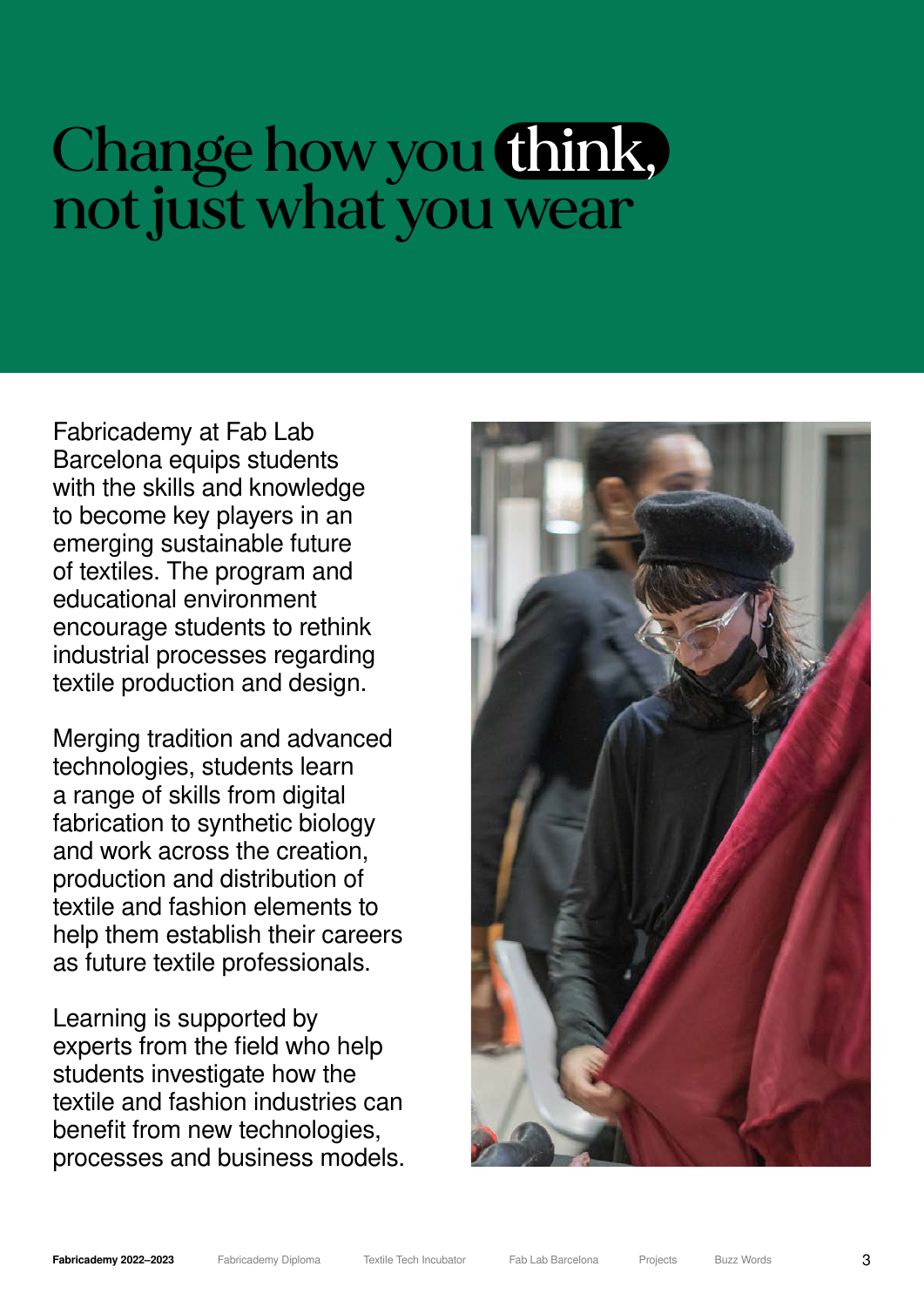### Learning through making

The possibilities to conduct experimental research in an open laboratory give students the physical and mental space for innovative rethinking and reframing of today's realities, offering the resources to materialize, test, develop and fabricate, not as a linear process, but as a spiral iteration and implementation into reality. Working in an open laboratory,

students experiment with the human body and culture by recycling, hacking and sensing. Rapid prototyping is used to create real-time feedback loops for project development, in which materials, aesthetics, sustainability and customization play equal and important roles. Students use acquired knowledge to develop a final project which may intersect multiple sectors of the future textile and fashion industry.

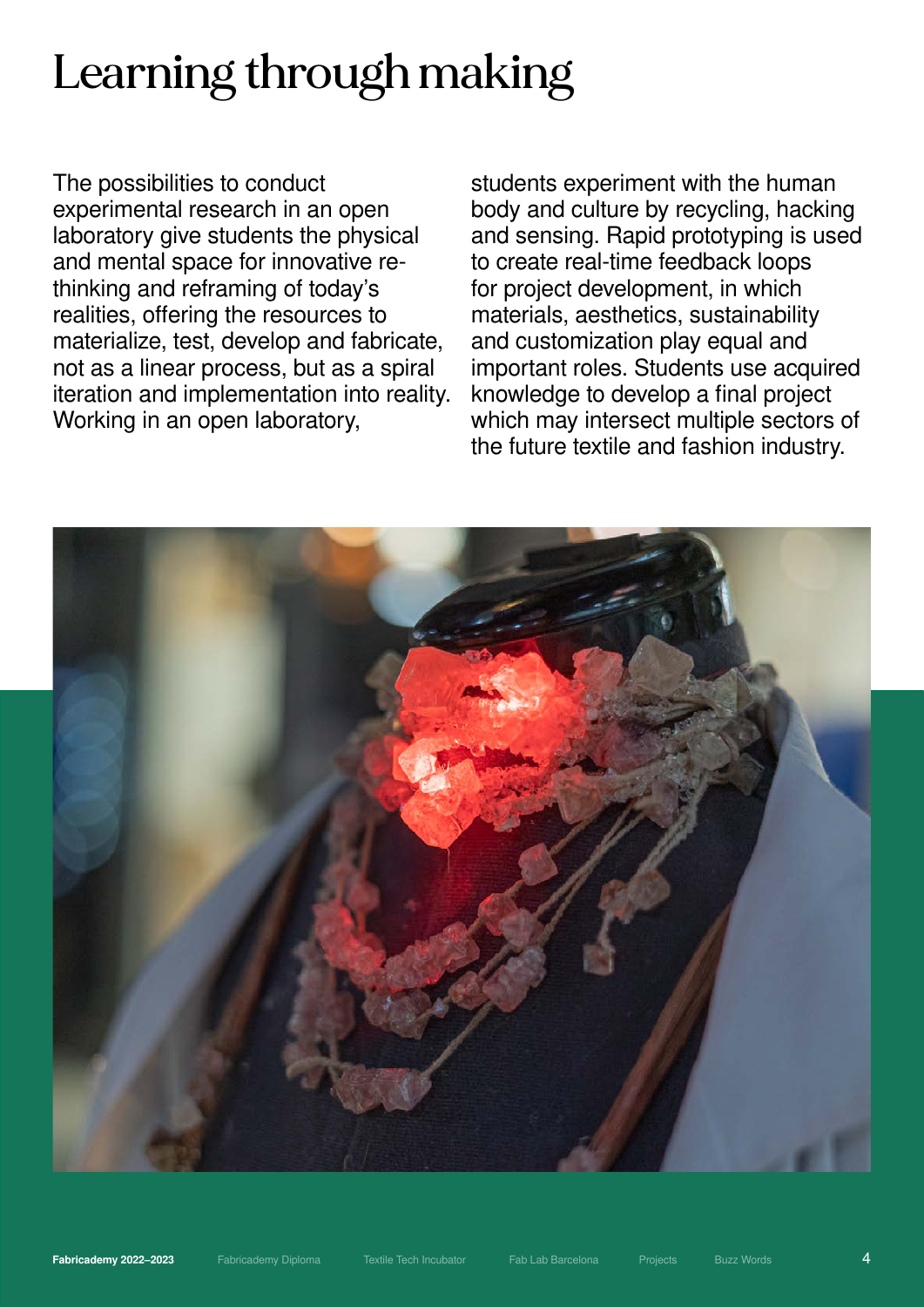### Student Profile

We wish to reach all creative disciplines dealing with design and the Maker Movement: creative players, makers, designers, artists, architects, scientists, students and others.

#### Fashion designers Designers Makers

WICK

For existing fashion designers who are seeking new and innovative ways of working with textiles – whether this is with biomaterials, 3D printed clothing, interactive wearables and more. Fabricademy gives the option for fashion designers to become more sustainable in their practice.

We hope to benefit and increase the number of designers and creatives that self-produce goods by integrating resources they don't have access to. Utilizing digital platforms for all aspects of the creation process, to financing and execution.

This global movement merges artisanal skills with a digital layer of tools. We hope to benefit from this global community of doers by enhancing the connectivity between them and the spaces in which they work such as Fab Labs.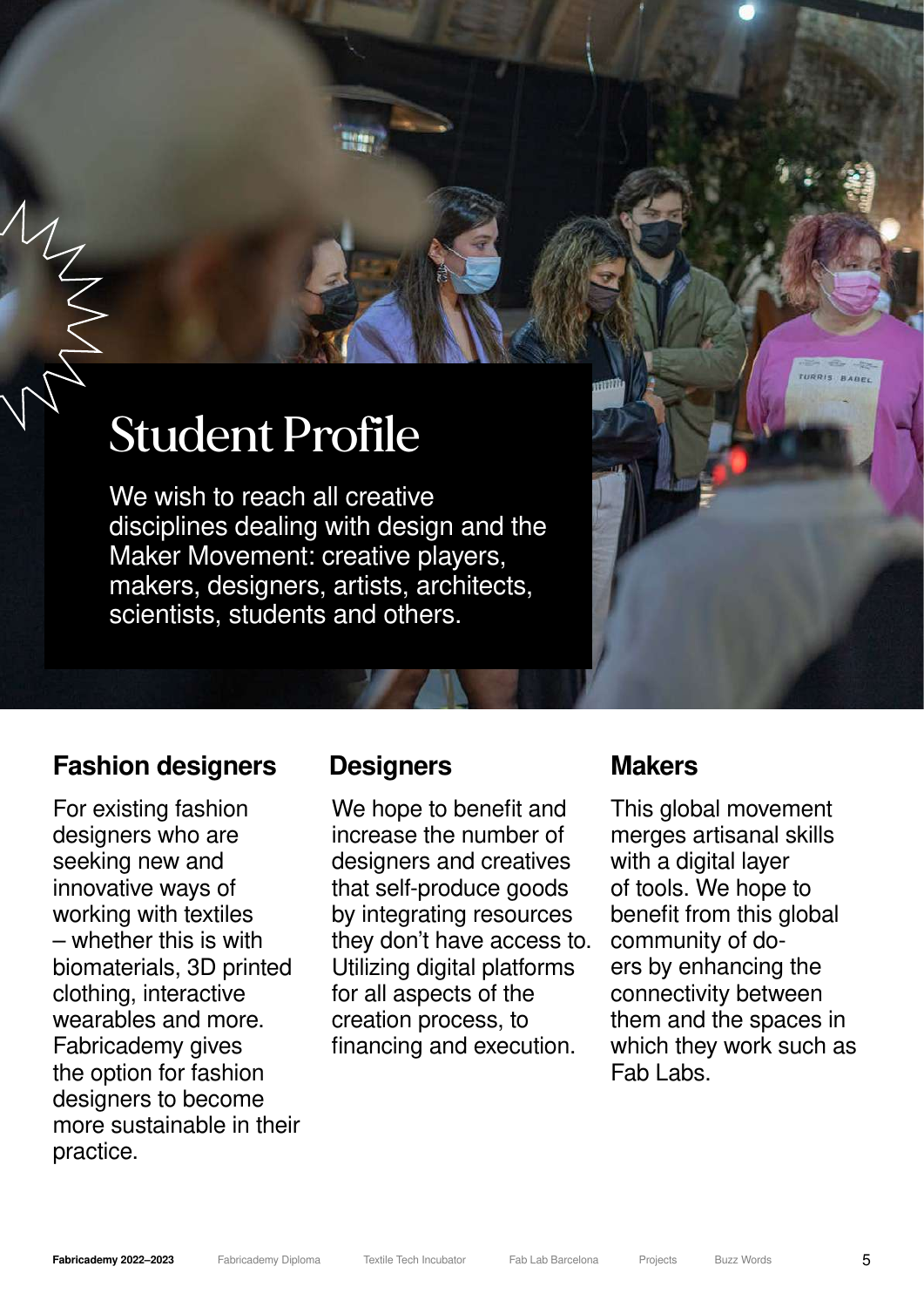### Fabricademy Diploma

### Structure

#### Phase 1: Skills Capsules

The first phase (September to December) emphasizes on the development of knowledge of prominent technologies through a series of hands-on intensive masterclasses that interweave traditional craftsmanship with advanced prototyping tools, innovative materials, software and manufacturing techniques. This phase sees the students work individually in short intense exercises and experiments.

#### Phase 2: Personal Project Development

The second phase (January to March) capitalizes on all the learning of phase 1 in order to develop a mature personal project. Participants focus on individual in-depth applied project research, employing critical thinking, hard and soft skills for the development of innovative solutions that explore and implement more viable, sustainable and fair alternative systems of today.



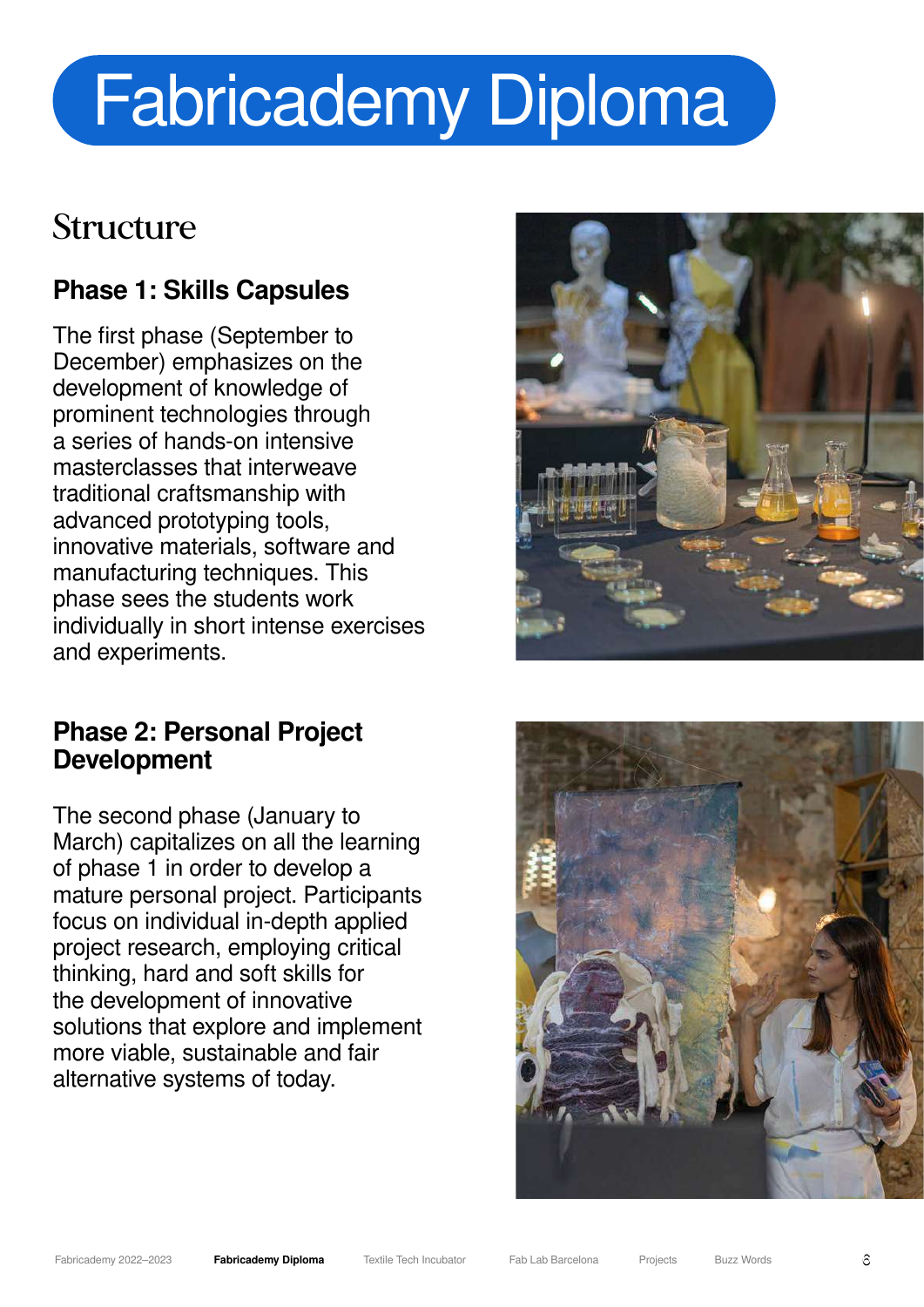# Program

Classes – Global Lectures

#### Week 1 State of the art, project management and documentation by Fabricademy Coordination Introduction to teams, Values and Principles, scope of the program, Calendar overview State of the Art: the textile and clothing industry, sustainability, innovation and technology

Project management, Documentation and Website

#### Week 2 Digital Bodies by Anastasia Pistofidou

Representation of the human figure in art, The mannequin in haute couture, Human anatomy, Measuring the body, Digital fabrication techniques, Materials, CAD 3D, Modelling.

#### $\rightarrow$  Week 3 Open Source Circular Fashion by Zoe Romano

Circular fashion, Hacking the fashion system, Agile fashion, Modular elements, Modular seams, References, Tools/software

#### $\rightarrow$  Week 4 Biochromes bv Cecilia Raspanti

Overview and context: Biochromes; Dyes: Natural & bacterial; Base materials, animal fibers and vegetable fibers; Mordants; Color modifiers; Dyes from roots, leaves, flowers - recipes; Dyes from pigmented bacteria; Inks: botanical

#### $\rightarrow$   $\,$  Week 5 E-textiles by Liza Stark

Electronic in textiles; soft/flexible/fabric circuits; analog fabric sensor and digital sensor; Materials, Tools.

#### $\rightarrow$  Week 6 Biofabricating Materials by Cecilia Raspanti Overview and context: BioFabrication, BioFabricating materials,

Hi-tech, Cooperative research, Researchers around the world, Material Archives

#### $\rightarrow$  Week 7 Computational Couture by Aldo Sollazzo

Introduction, Patterns manipulations, Box Morphing, Loops and iterations, Recursive subdivision / localized subdivision, Physics and simulations, Wrapping, Foldable patterns, Unrolls and mesh planarization, VR representations

From September to December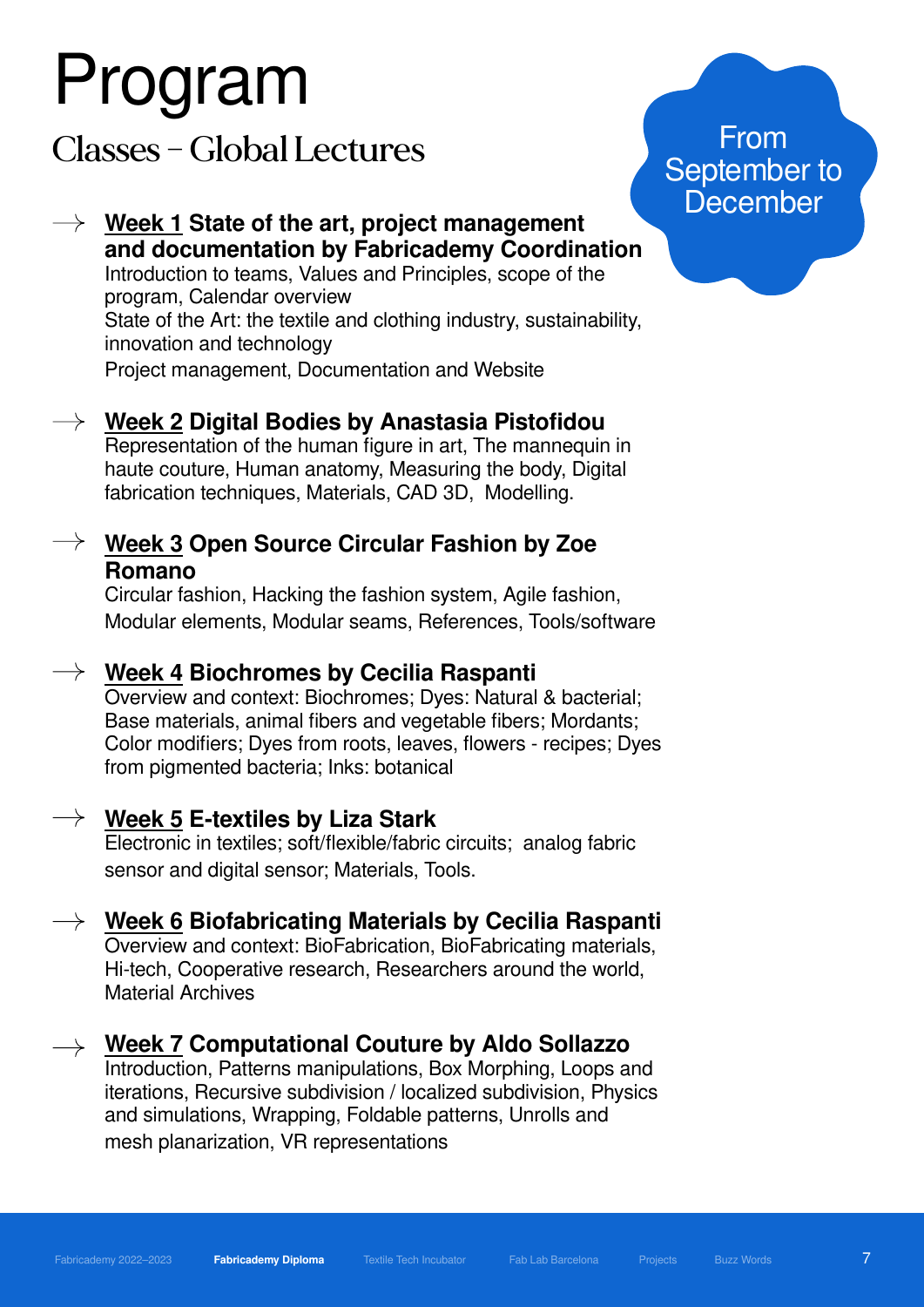#### $\rightarrow$  Week 8 Wearables by Liza Stark

This second class on the topic of wearables and e-textiles will provide a more advanced coverage on soft sensors and actuators.

#### $\rightarrow$  Week 9 Textile as Scaffold by Anastasia Pistofidou

Technical textiles overview and applications, Crystallization, Textile formwork, Concrete casting, CNC Milling, Composites

#### $\rightarrow$  Week 10 Open source Hardware - from fibers to fabrics by Mar Canet & Varvara Guljajeva

This class focuses on the importance of the techniques, tools and machines that create traditional fabrics. The lecture will give an overview on the evolution of these tools and how these impact production and manufacturing, with the focus on hacking, both machines and tools, and creating open source accessible machinery for a broader public.

#### $\rightarrow$  Week 11 Implications and applications by Oscar Tomico

Relation between craftsmanship, mass production, customization and services, Ultra-personalised product service systems (UPPSS): ultra-personalized fashion and connected health, Personalization at a product level: digital material production; Personalization at a systems level: generative design and fit; Personalization at a service level: end user programing

#### Week 12 Soft Robotics by Dr. Lily Chambers & Adriana Cabrera

References, Biomimicry, Locomotion, Pneumatics, Flexures, Molding and casting

#### Week 13 Skin electronics by Katia Vega

 $\rightarrow$  Wearable computing subfield that integrates technology into cosmetics for direct applicatio to the body ( skin, fingernails and hair)

#### Week 14 Project Proposal Presentation by  $\rightarrow$  Fabricademy Coordination

References, Strategies.

8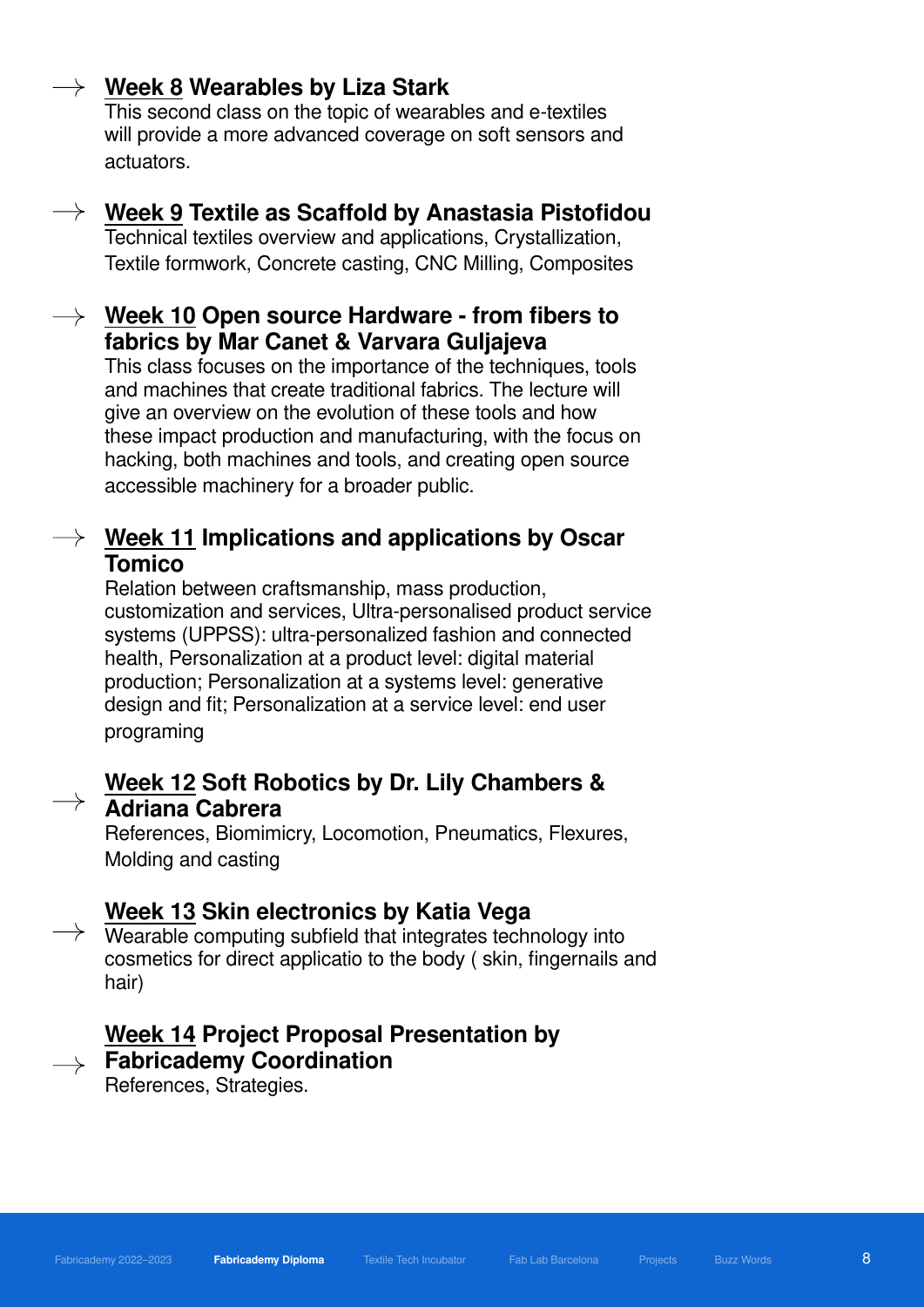#### Personal Project Development From January to March

Review on Workflow - GANTT by Fabricademy **Coordination** Focus Group - Mentoring Sessions by Fabricademy Coordination & Mentors Mid-February: Mid Term Presentations by Fabricademy Coordination

Review on Process & Workflow by Fabricademy **Coordination** Focus Group - Mentoring Sessions by Fabricademy Coordination & Mentors

Review on Storytelling & Final prototype by Fabricademy Coordination Late March: Final Project Presentations by Fabricademy Coordination & Jury Members



9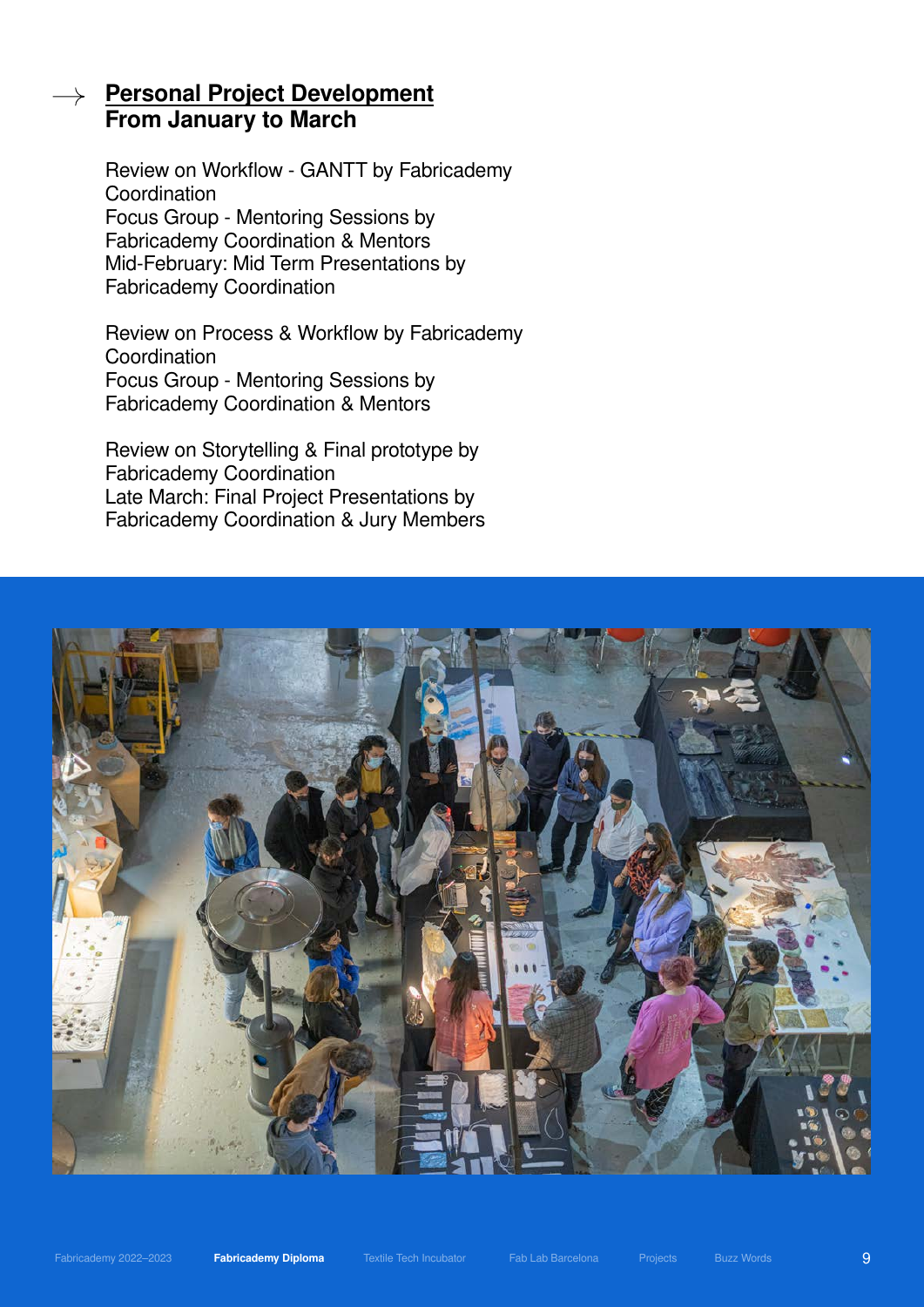### Textile Tech Incubator

The Incubation Program aims to give support to Fabricademy student to bootstrap their final projects and foster a new path for Fashion Technology with a critical approach under the spectrum of sustainability, future scarcity, and space habitation.

Through a hands-on approach, using digital manufacturing, first-person perspective methodology, multiverse thinking, and embodied design ideation methods, students will work intensively, to develop further develop their projects, with new inputs from business incubation and research methodologies to explore all possible outcomes for projects born in a Fab Lab.

This program is done in collaboration with **[IED Barcelona.](https://iedbarcelona.es/en/)** 

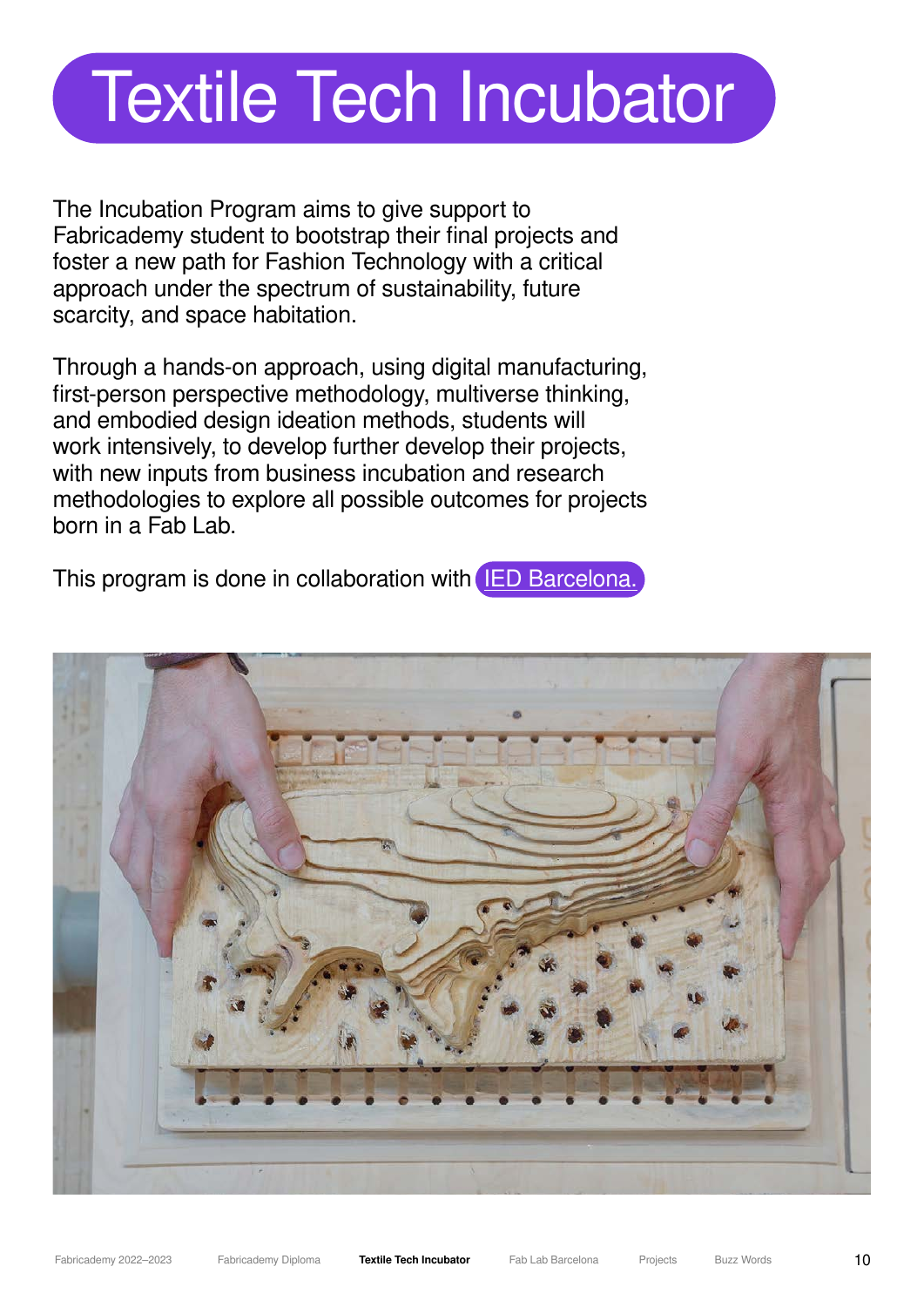

### Structure

Student teams will work for 12 weeks bootstrapping their Fabricademy Final Projects, researching and prototyping incremental improvements using manufacturing technologies, new materials, and wearable computing.

#### **Business** Incubation

Introducing tools to help students and projects in entrepreneurial climate, sustainable technology commercialization, strengthening and diversifying local economies, etc.

#### Research methodology

Introducing techniques or procedures used to identify and analyze information regarding the specific research topics students touch on during Fabricademy, and expand their possibilities of attempting Academic outcomes or add rigor to their documentation processes.

#### **Transdisciplinary** Studio

in collaboration with IED

Keep expanding the technical and intellectual possibilities of students' projects.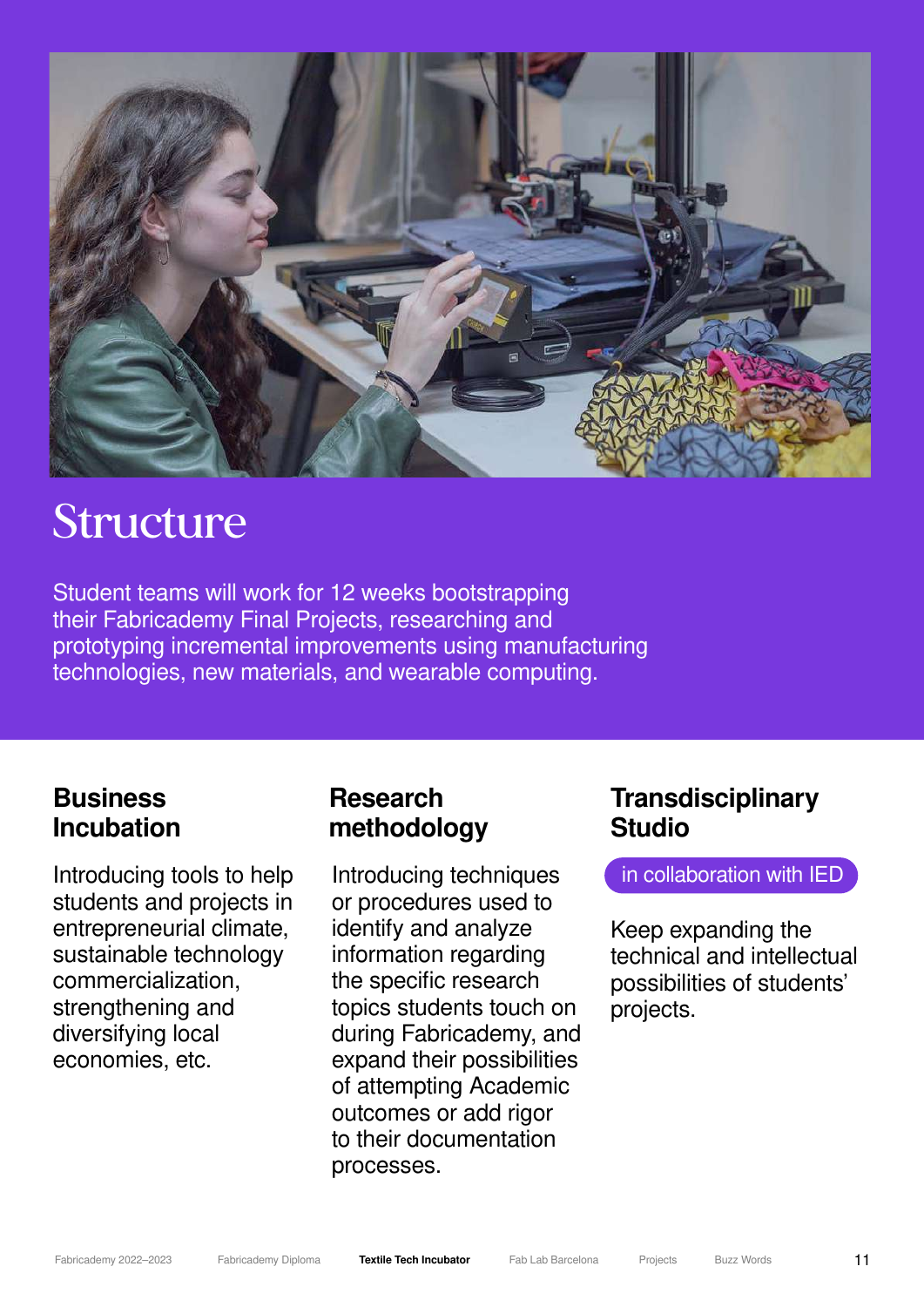### Program

Weekly sessions of:



And weekly transdisciplinary Studio Sessions on various topics:

- $\rightarrow$  Week 1 Studio introduction, team building
- $\rightarrow$  Week 2 Ideas Sprint and team formation
- Week 3  $\rightarrow$ Introduction to multiverse thinking
- $\rightarrow$  Week 4 **SPRINT** Embodied Ideation Methods
- $\rightarrow$  Week 5 RESEARCH TRIP TO CERN! Students will travel to the European Organization for Nuclear Research, known as CERN, for a research trip
- $\rightarrow$  Week 6 Placing ideas into real contexts
	- $\rightarrow \;$  Week 7 Intensive Pattern making
- $\rightarrow \;$  Week 8  $\;$ Mentoring sessions
- $\rightarrow$  Week 9 Mentoring sessions
- Week 10  $\rightarrow$ Studio Image production
- $\rightarrow$  Week 11 Final Project Presentations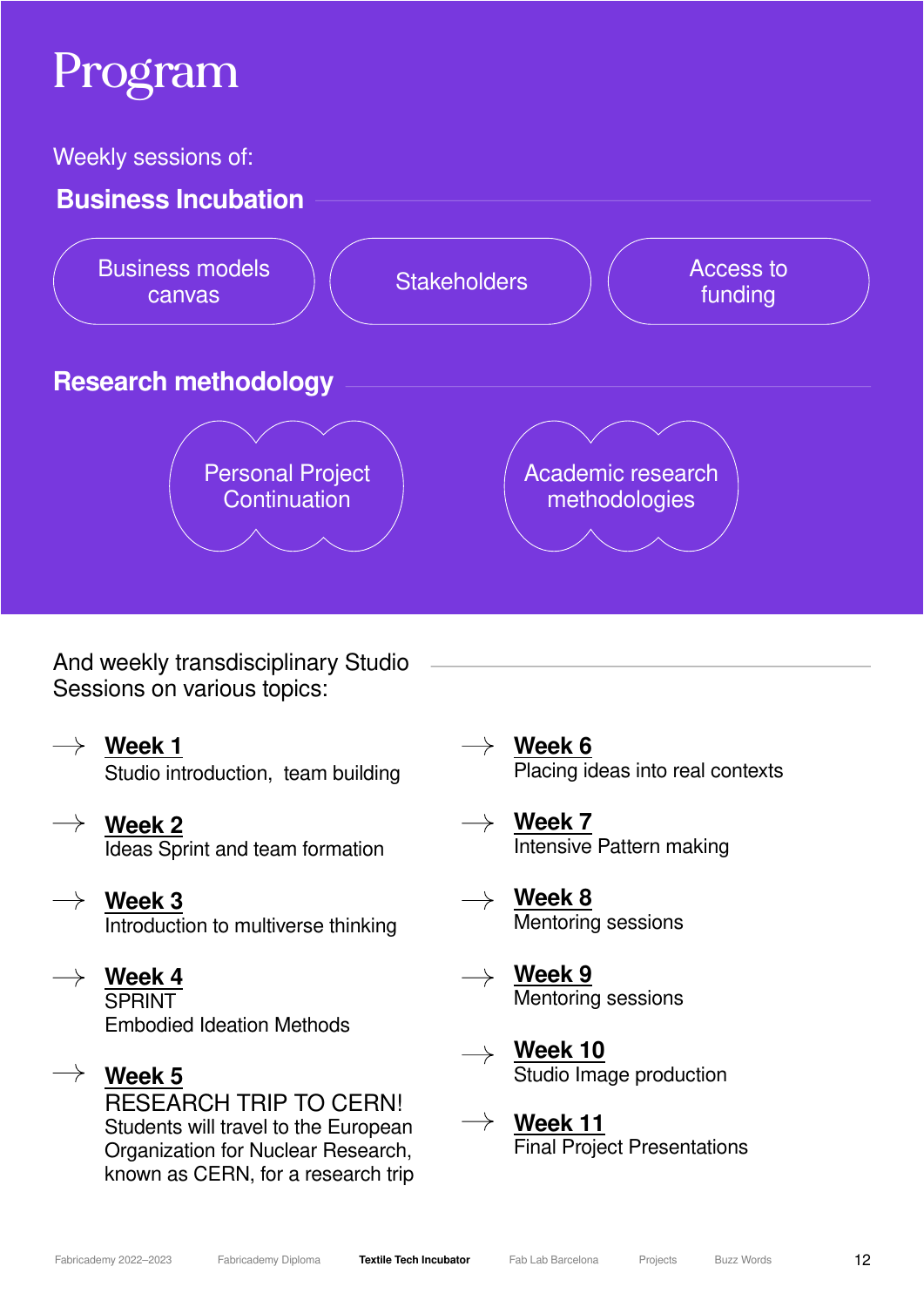### Fab Lab Barcelona

Student teams will work for 12 weeks bootstrapping their Fabricademy Final Projects, researching and prototyping incremental improvements using manufacturing technologies, new materials, and wearable computing.

#### Why study Fabricademy in Fab lab Barcelona?

Over 15 years, Fab Lab Barcelona has become a global benchmark for Academany Programs and Distributed learning. Students in Barcelona are surrounded by a multidisciplinary team of professionals and researchers, enriching their learning experiences.

In addition, the Poblenou neighborhood, where FLB is located, is one of the most genuine and prolific metropolitan scenarios of Barcelona city, an epicenter of creativity and innovation where ultra-modern buildings such as the Agbar Tower, Media TIC or the Design Hub Barcelona, coexist with old warehouses, art galleries, organizations, design studios, advertising agencies, higher education centres, production companies, hotels and restaurants. The neighbourhood is so unique it has been branded, the 22@ District.



'Rethinking the way we live, work and play in cities.'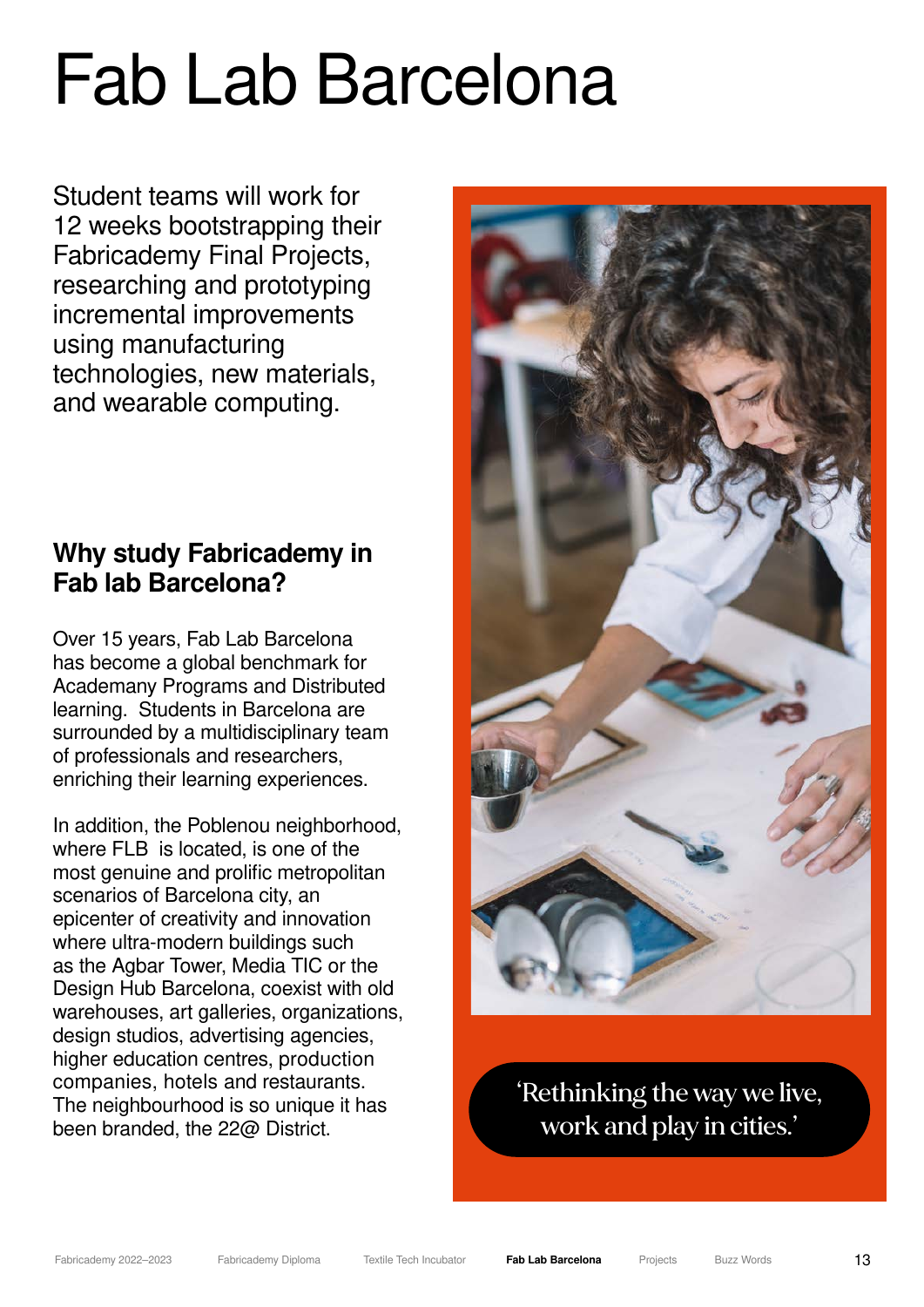## Projects

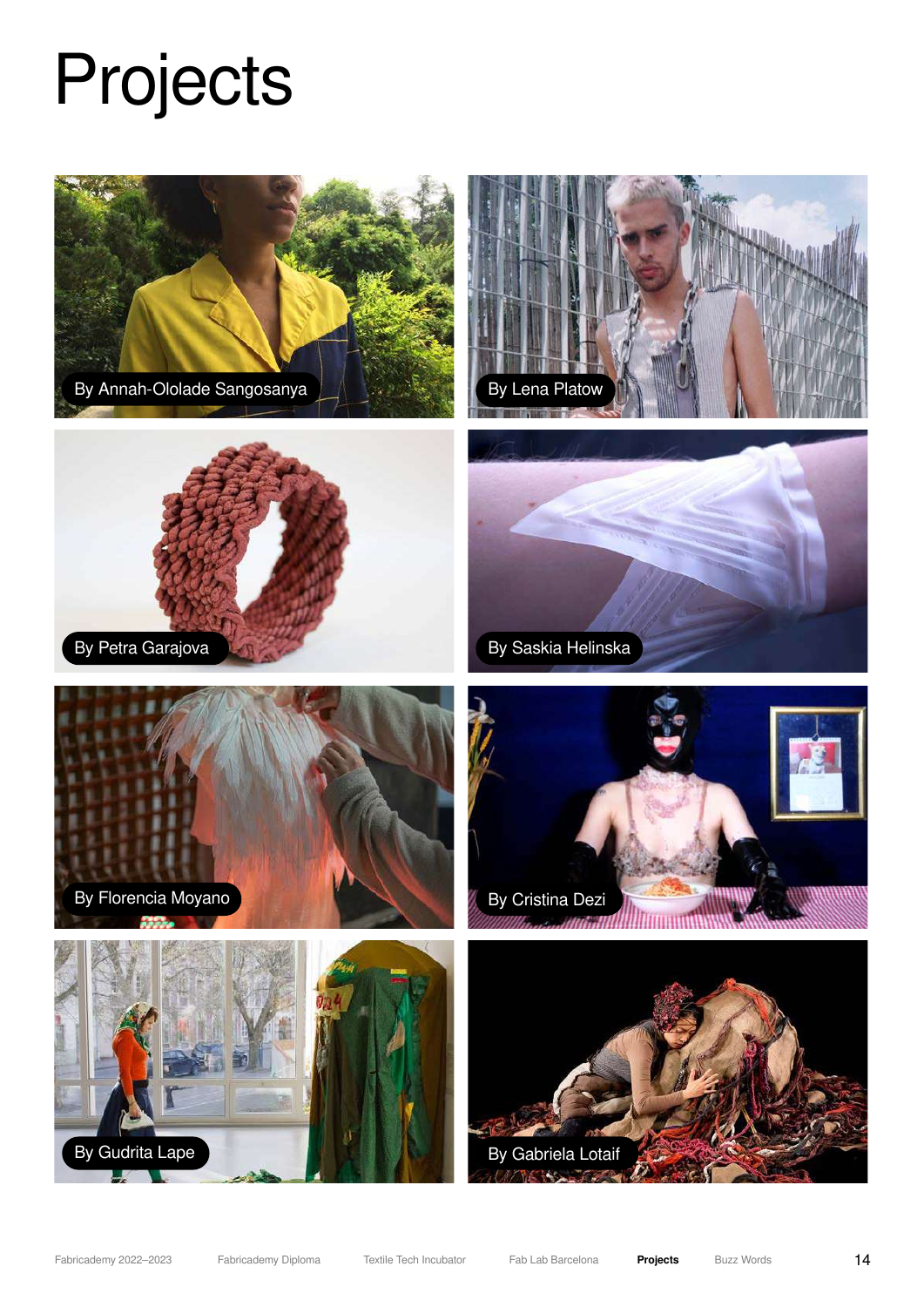# Buzz Words



### Contact us

#### Interview

luciana@fablabbcn.org

#### Location

Fab Lab Barcelona Institute of Advance Architecture of Catalonia Mondays to thurdsday 10h – 17h Phone 933 20 95 20

#### Social Media

@fabricademy @fablabbcn